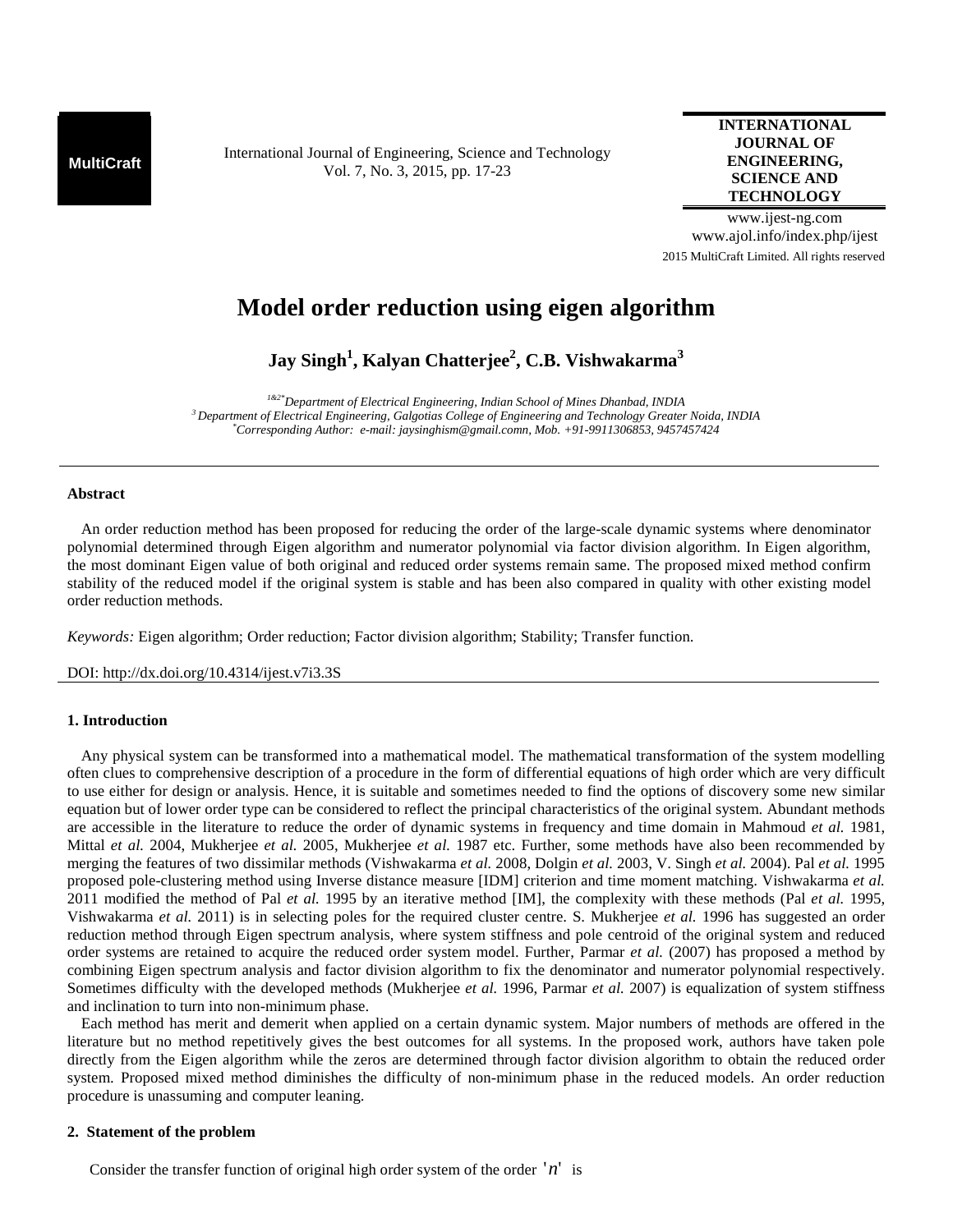$$
G(s) = \frac{N(s)}{D(s)} = \frac{a_0 + a_1s + a_2s^2 + \dots + a_{n-1}s^{n-1}}{b_0 + b_1s + b_2s^2 + \dots + b_ns^n}
$$
 (1)

Where  $a_i$  ( $i = 0,1,2...$ , $n-1$ ) and  $b_i$  ( $i = 0,1,2...$ , $n$ ) are identified as known scalar quantities.

Consider the transfer function of the reduced order model of the order 'k*'* is

$$
R_k(s) = \frac{N_k(s)}{D_k(s)} = \frac{c_0 + c_1s + c_2s^2 + \dots + c_{k-1}s^{k-1}}{d_0 + d_1s + d_2s^2 + \dots + d_ks^k}
$$
(2)

Where  $c_i$  ( $i = 0,1,2...$ , $k-1$ ) and  $d_i$  ( $i = 0,1,2...$ , $k$ ) are identified as unknown scalar quantities.

The prospective of this paper is to develop the reduced order model of form (2) form original high order system (1) such that it retains the important features of the original system.

#### **3. Description of the method**

The order reduction procedure has been elaborated through simple steps.

*3.1 Determination of Denominators:* Reduced order denominator using Eigen algorithm is mentioned in figure 1 with appropriate computer oriented algorithm.



**Figure 1.** Eigen Algorithm

*3.2 Determination of Numerator:* Reduced order numerator using factor division algorithm of T.N. Lucas *et al.* 1983 is stated below.

The reduced  $k^{th}$  – order system function is considered as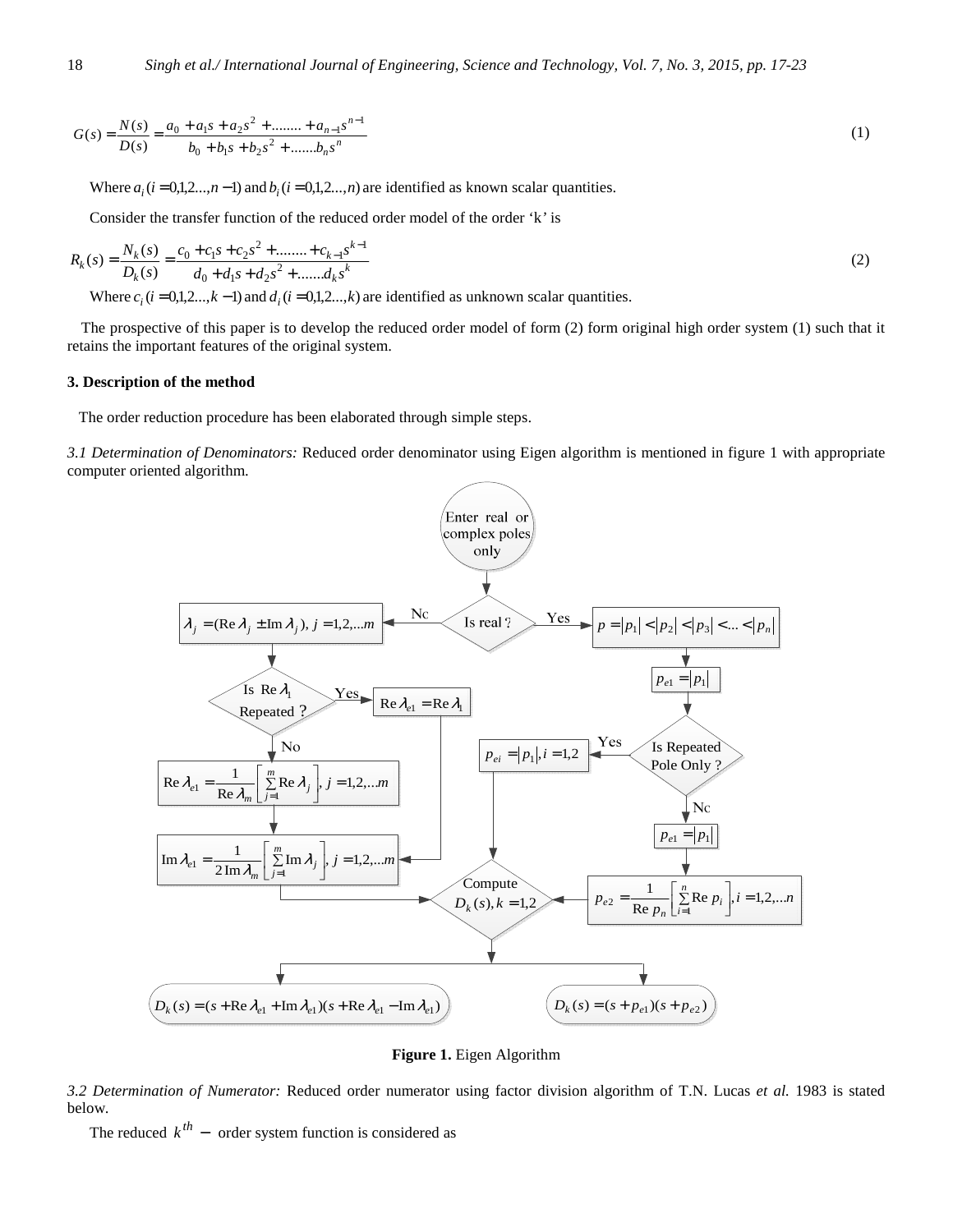$$
R_k(s) = \frac{N_k(s)}{D_k(s)}\tag{3}
$$

Where  $D_k(s)$  is determined through Eigen algorithm and  $N_k(s)$  is designed by matching first  $k-$  terms of series expansion about  $s = 0$  of  $G_n(s)$  and  $R_k(s)$ .

 $G_n(s)$  can be considered as

$$
G_n(s) = \frac{N_n(s) \times D_k(s)}{D_n(s) \times D_k(s)} = \frac{N_n(s) \times D_k(s) / D_n(s)}{D_k(s)}
$$
(4)

Therefore, reduced order numerator model  $N_k(s)$  of the  $R_k(s)$  may be given as

$$
\frac{N_n(s) \times D_k(s)}{D_n(s)} = \frac{\sum_{i=0}^{n+k-1} \alpha_i s^i}{\sum_{i=0}^n b_i s^i} \text{ (about } s = 0 \text{, up to } s^{k-1} \text{)}
$$
\n<sup>(5)</sup>

This is can be performed with the help of Routh recurrence formula assumed as follows:

1

$$
c_0 = \frac{\alpha_0}{b_0} \begin{cases} \alpha_0 & \alpha_1 & K & \alpha_{k-1} \\ b_0 & b_0 & b_1 & K & b_{k-1} \end{cases}
$$
  
\n
$$
c_1 = \frac{\beta_0}{b_0} \begin{cases} \beta_0 & \beta_1 & K & \beta_{k-2} \\ b_0 & b_0 & b_1 & K & b_{k-2} \end{cases}
$$
  
\n
$$
c_2 = \frac{\gamma_0}{b_0} \begin{cases} \gamma_0 & \gamma_1 & K & \gamma_{k-3} \\ b_0 & b_1 & K & b_{k-3} \end{cases}
$$
  
\nMM  
\nMM  
\n
$$
c_{k-2} = \frac{u_0}{b_0} \begin{cases} u_0 & u_1 \\ b_0 & b_1 \end{cases}
$$
  
\n
$$
c_{k-1} = \frac{v_0}{b_0} \begin{cases} v_0 \\ b_0 \end{cases}
$$

Where

$$
\beta_{i} = \alpha_{i+1} - c_{0}b_{i+1} \qquad i = 0,1,2, \text{K } k-2 \n\gamma_{i} = \beta_{i+1} - c_{1}b_{i+1} \qquad i = 0,1,2, \text{K } k-3 \nM \n\nv_{0} = u_{1} - c_{k-2}b_{1}
$$
\n(7)

(6)

Therefore, reduced order numerator  $N_k(s)$  may be expressed as

$$
N_k(s) = c_0 + c_1 s + c_2 s^2 + K + c_{k-1} s^{k-1}
$$
\n(8)

 $\mathbf{I}$  $\frac{1}{2}$  $\overline{a}$  $\frac{1}{2}$  $\frac{1}{2}$  $\frac{1}{2}$  $\overline{a}$  $\frac{1}{2}$  $\frac{1}{2}$  $\frac{1}{2}$ 

 $\mathbf{I}$  $\overline{ }$  $\frac{1}{2}$  $\frac{1}{2}$  $\frac{1}{2}$  $\overline{a}$  $\frac{1}{2}$  $\frac{1}{2}$  $\overline{a}$  $\frac{1}{2}$ 

 $\left\{ \right\}$ 

J

#### **4. Numerical Examples**

Authors have considered three numerical examples from the literature to make sure the algorithm of the proposed method. All examples are solved in details to find the second order reduced model. Performance error indices (PEE) i.e. integral of square of errors (ISE) as well as integral of absolute error (IAE) have been mentioned in MATLAB environment to show the goodness of proposed method.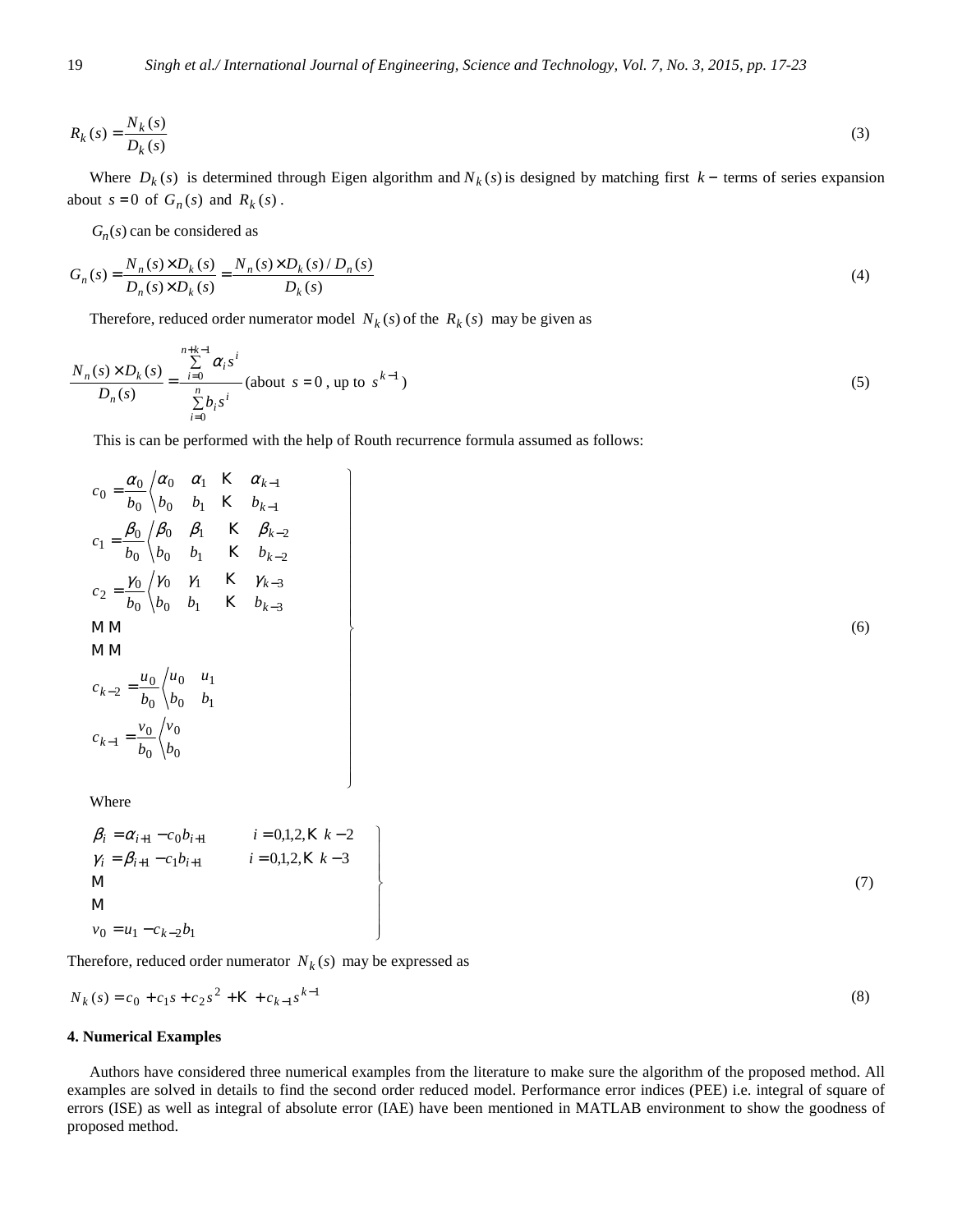$$
ISE = \int_{0}^{\infty} \left[ g_{ij}(t) - r_{ij}(t) \right]^2 dt; \tag{9}
$$

$$
IAE = \int_{0}^{\infty} |g_{ij}(t) - r_{ij}(t)| dt
$$
\n(10)

Where,  $g_{ij}(t)$  and  $r_{ij}(t)$  are the step responses of high order original system and reduced system respectively.

#### *Example 1*

Consider a system of sixth order taken from Mahmoud *et al.* 1981.

$$
s) = \frac{2s^5 + 3s^4 + 16s^3 + 20s^2 + 8s + 1}{s}
$$

 $2s + 33.0s + 153.9s + 209.5s + 1024s + 18.3s + 1$  $2s^6 + 33.6s^5 + 1559s^4 + 209.5s^3 + 1024s^2 + 18.3s + 1$  $G(s)$ 

Poles of the system are:  $(-0.1, -0.2, -0.5, -1, -5 & -10)$ . To find second order system, required poles are calculated using Eigen algorithm as shown in Section 3.1.

$$
p_{e1} = -0.1
$$
 and  $p_{e2} = -1.68$ 

Therefore, denominator for second order reduced model is written as  $D_2(s) = s^2 + 1.78s + 0.168$ 

Numerator coefficients are obtained using Section 3.2 as follows

$$
\alpha_0 = 0.168 \begin{cases} 0.168 & 3.124 \\ 1 & 18.3 \end{cases}
$$

$$
\alpha_1 = 0.049 \begin{cases} 0.0496 \\ 1 \end{cases}
$$

So, numerator for second order reduced model is obtained as

$$
N_2(s) = 0.0496s + 0.168
$$

Finally complete Second order reduced model is obtained as

$$
R_2(s) = \frac{N_2(s)}{D_2(s)} = \frac{0.0496s + 0.168}{s^2 + 1.78s + 0.168}
$$

The unit step response for the reduced model i.e.,  $R_2(s)$  and original model  $G(s)$  is shown in figure 2. Also, error index ISE, IAE is calculated between transient portions of reduced order model and original high order model as shown in the Table 1.



**Figure 2.** Step response for Example 1 **Figure 3.** Step response for Example 2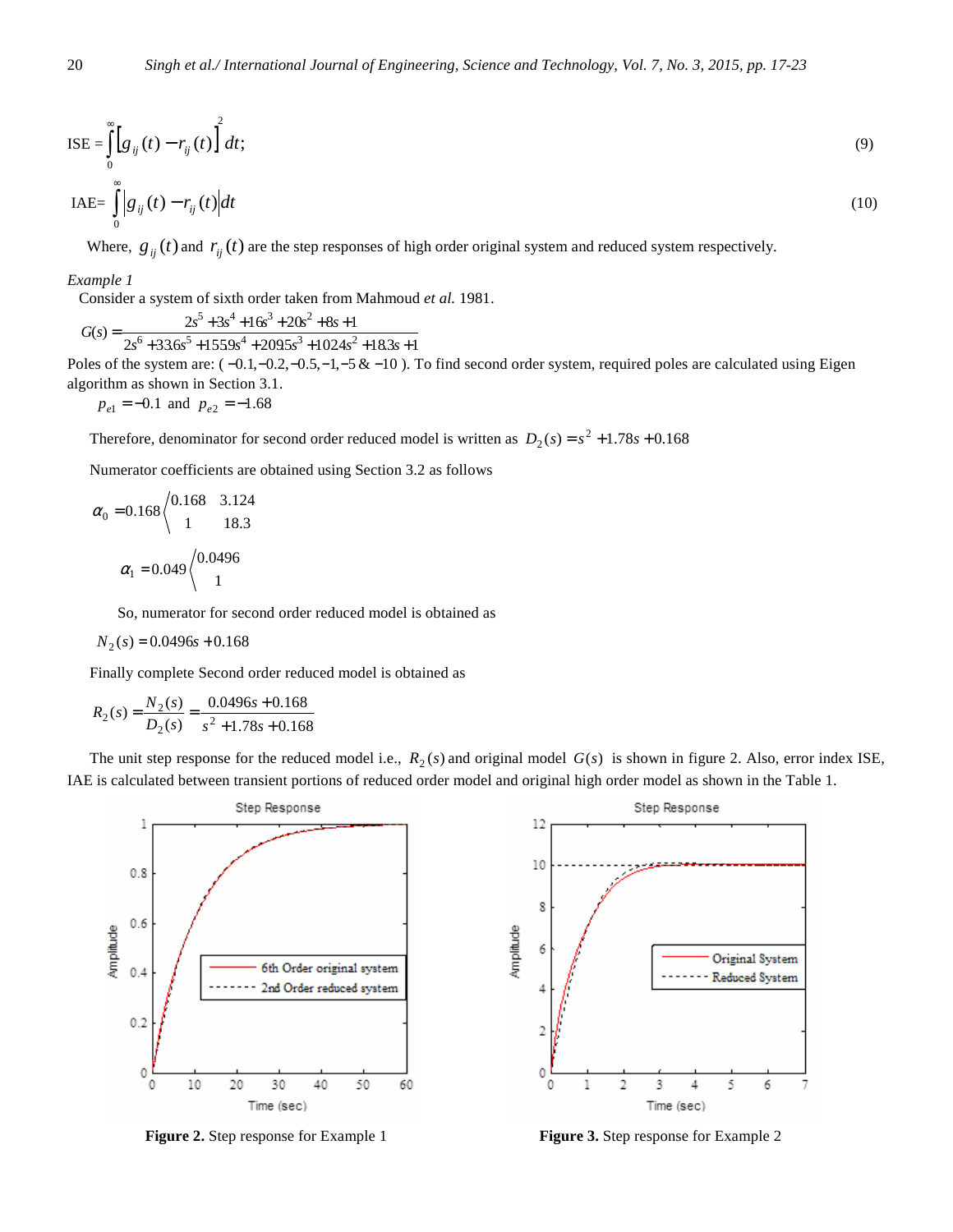| <b>Reduction Methods</b>   | Reduced Model                                                                                  | <b>ISE</b> | IAE    |  |  |
|----------------------------|------------------------------------------------------------------------------------------------|------------|--------|--|--|
| Proposed Method            | $0.0496s + 0.168$<br>$R_2(s) = \frac{1}{s^2 + 1.78s + 0.168}$                                  | 0.003      | 0.1396 |  |  |
| Vishwakarma et al.<br>2009 | $8s + 1$<br>$R_2(s) =$<br>$\frac{100.805s^2 + 16.2254s + 1}{100.805s^2 + 16.2254s + 1}$        | 0.843      | 0.223  |  |  |
| Vishwakarma et al.<br>2009 | $100.8048s + 1$<br>$R_2(s) =$<br>$\frac{100.805s^2 + 16.2254s + 1}{100.805s^2 + 16.2254s + 1}$ | 4.009      | 22.65  |  |  |

Table I (Comparison of the Proposed Method)

## *Example 2*

Consider a system from Smith *et al.* (1995) of fourth order as mentioned in transfer function form.

 $2s^4 + 36s^3 + 204s^2 + 360s + 240$  $(s) = \frac{28s^3 + 496s^2 + 1800s + 2400s}{2s^4 + 36s^3 + 204s^2 + 360s + 24s^2}$  $3 + 406s^2$  $+36s^3 + 204s^2 + 360s +$  $=\frac{28s^3+496s^2+1800s+1800s^2}{2}$  $s^4 + 36s^3 + 204s^2 + 360s$  $G(s) = \frac{28s^3 + 496s^2 + 1800s}{s^2}$ Poles are:  $(-1.1967 \pm j0.6934)$  and  $(-7.8033 \pm j1.3576)$ 

To find second order reduced model, the pole cluster centres are obtained via Eigen algorithm as follows.

 $\text{Re } p_{e1} = -1.1533 \text{ and } \text{Im } p_{e1} = -0.7554$ 

Using Section 3.1 and Section 3.2, the second order reduced model can be written as

$$
R_2(s) = \frac{8.808s + 19.0083}{s^2 + 2.3066s + 1.9007}
$$

The unit step response is plotted in figure 3 for the reduced model and original model also ISE and IAE is calculated between transient portion of reduced model and original model as shown in the Table II.

| Table II (Comparison of the Proposed Method) |                                                                     |            |        |  |  |
|----------------------------------------------|---------------------------------------------------------------------|------------|--------|--|--|
| <b>Reduction Methods</b>                     | <b>Reduced Model</b>                                                | <b>ISE</b> | IAE    |  |  |
| Proposed Method                              | $R_2(s) = \frac{8.808s + 19.0083}{s^2 + 2.3066s + 1.9007}$          | 0.371      | 0.9758 |  |  |
| Vishwakarma <i>et al.</i> 2009               | $R_2(s) = \frac{1371.048s + 2400}{201s^2 + 317.1498s + 240}$        | 1.763      | 2.597  |  |  |
| Krishnamurthy et al. 1978                    | $R_2(s) = \frac{9.046283s + 13.043478}{s^2 + 1.701323s + 1.304348}$ | 1.208      | 2.265  |  |  |
| Prasad et al. 2003                           | $R_2(s) = \frac{22.532255s + 11.90362}{s^2 + 3.145997s + 1.190362}$ | 2.743      | 3.371  |  |  |

## *Example 3*

Consider a system from Shamash *et al.* 1975 of an eight-order described as

$$
G(s) = \frac{18s^7 + 514s^6 + 5982s^5 + 36380s^4 + 122664s^3 + 222088s^2 + 185760s + 40320}{s^8 + 36s^7 + 546s^6 + 4536s^5 + 22449s^4 + 67284s^3 + 118124s^2 + 109584s + 40320}
$$

 $36s' + 546s^6 + 4536s^3 + 22449s^4 + 67284s^3 + 118124s^2 + 109584s + 40320$ 

The poles are:  $(-1, -2, -3, -4, -5, -6, -7, -8)$  To find second order reduced model, the required pole cluster centers are as.  $p_{e1} = -1$  and  $p_{e2} = -4.5$ 

Now using Section 3.1 and Section 3.2, the complete reduced order model may be written as.

$$
R_2(s) = \frac{14.0097s + 4.5}{s^2 + 5.5s + 4.5}
$$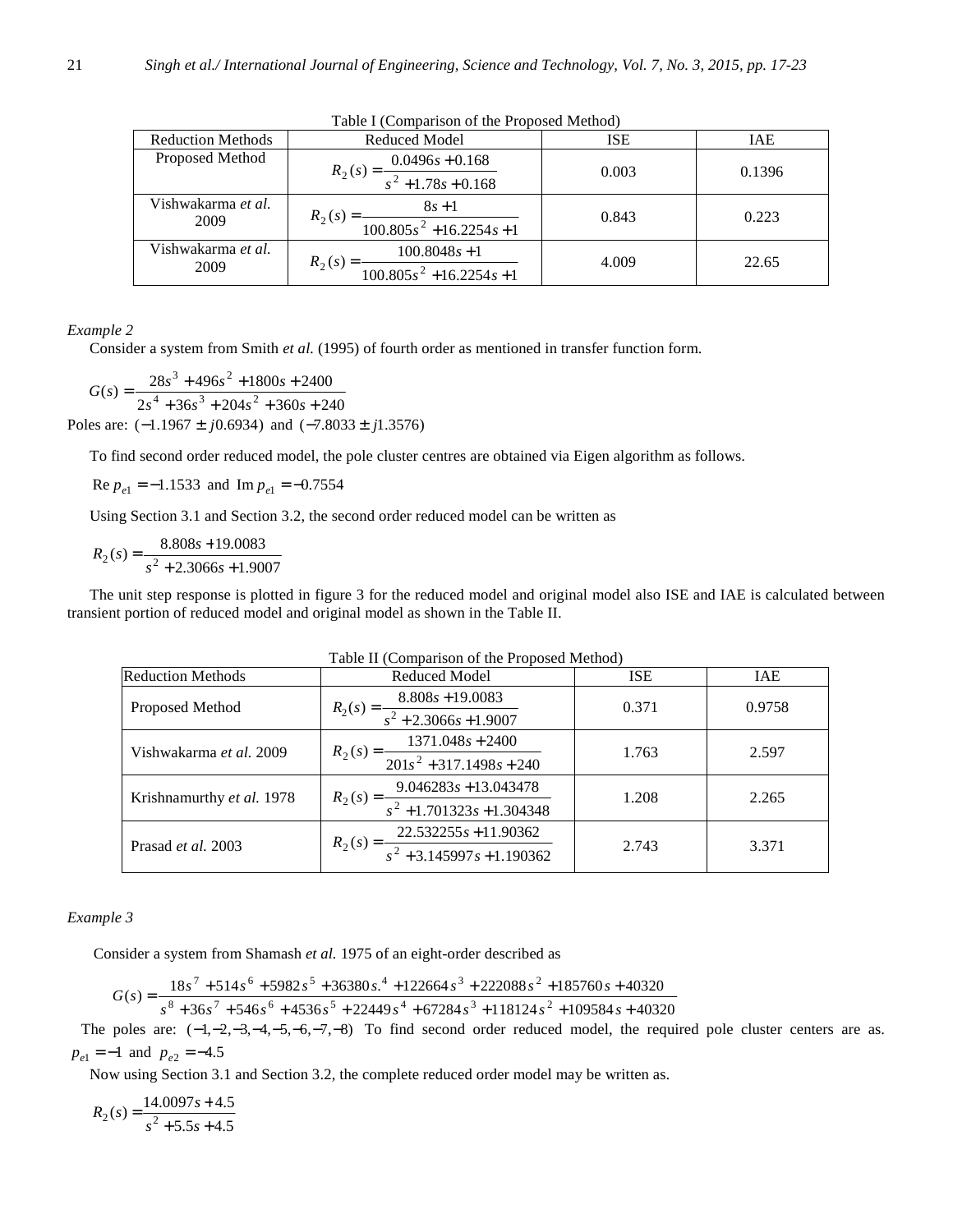The unit step responses are plotted in figure 4 for the reduced model and original model, also error index ISE & IAE have been determined between the transient portion of reduced model and original model as shown in the Table III.

| Table III (Comparison of the Proposed Method) |                                                             |                      |        |  |  |
|-----------------------------------------------|-------------------------------------------------------------|----------------------|--------|--|--|
| <b>Reduction Methods</b>                      | <b>Reduced Model</b>                                        | <b>ISE</b>           | IAE    |  |  |
| Proposed Method                               | $R_2(s) = \frac{14.0097s + 4.5}{s^2 + 5.5s + 4.5}$          | 0.001                | 0.128  |  |  |
| Parmar et al. 2007                            | $R_2(s) = \frac{24.11429s + 8}{s^2 + 9s + 8}$               | 0.0048               | 0.3007 |  |  |
| Mukherjee et al. 2005                         | $R_2(s) = \frac{11.3909s + 4.4357}{s^2 + 4.2122s + 4.4357}$ | $5.69\times10^{-2}$  | 0.4572 |  |  |
| Mittal et al. 2004                            | $R_2(s) = \frac{7.0908s + 1.9906}{s^2 + 3s + 2}$            | $2.689\times10^{-1}$ | 0.8054 |  |  |
| Mukherjee et al. 1987                         | $R_2(s) = \frac{7.0903s + 1.9907}{s^2 + 3s + 2}$            | $2.689\times10^{-1}$ | 0.8054 |  |  |



**Figure 4.** Step response of the reduced model and original model for Example 3

#### **5. Conclusions**

 The authors have presented a mixed method to reduce the order of original high order system having single input single output (SISO) system. In the proposed method, the reduced order denominator polynomial is determined using Eigen algorithm while the numerator coefficients are determined via factor division algorithm. The method has been deep-rooted on three existing examples taken from the literature. Time response of reduced model and original model are compared graphically and mention in the figure 2, 3 and 4 respectively. From the above comparisons, it is concluded that the proposed method is efficient, simple, and computer oriented also confirmed the stability of the reduced order models, if original high-order model is stable. The proposed method has been compared with some existing order reduction methods using performance error indices, i.e. ISE and IAE.

#### **Acknowledgement**

The authors wish to thank the Department of Electrical Engineering, Indian School Mines Dhanbad India for providing the computing facilities during the course of this work.

## **References**

Mahmoud and Singh, "Large scale systems modeling", P.P., International Series on System and Control, (1981) 3.